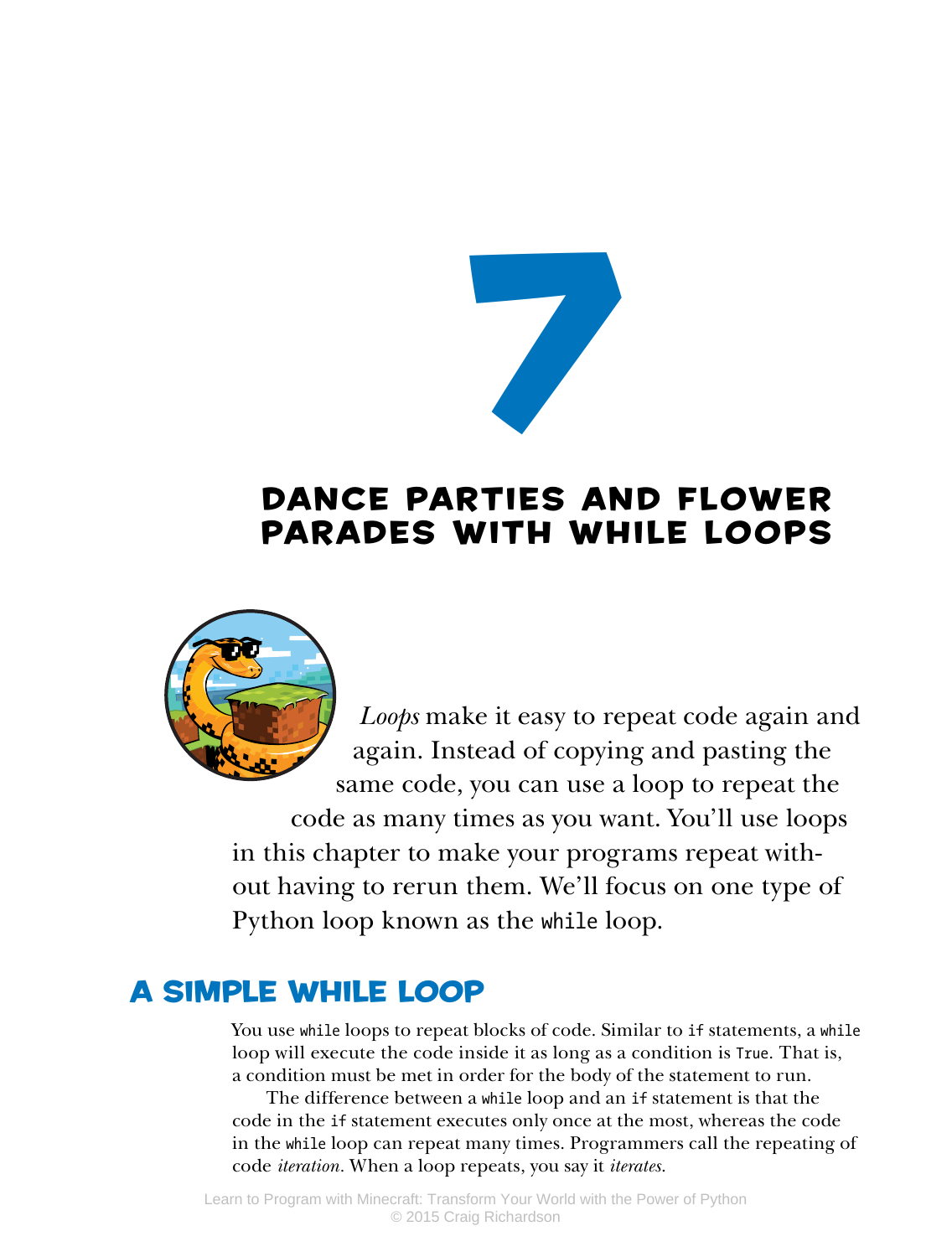For example, this code uses a while loop to print the numbers 1 to 5:

```
count = 1while count \leq 5:
     print(count)
    count += 1print("Loop finished")
```
The count variable records the number of times that the loop has repeated. It starts with the value of 1. The condition in the while loop checks whether the count is less than or equal to 5.

**Note** *In Chapter 3 you learned that += is a shorthand operator. You could use the standard addition operator count = count + 1 to do the same thing.* 

> The first time the loop runs, the value of count is 1, which is less than 5. The condition of the loop is True, and the body of the loop runs. Next, the program prints the value of count to the Python shell, and then it adds 1 to the value of count. The while loop now starts again and checks the condition again, going through each step until the count variable is greater than 5.

Outside the loop is one final line, which prints "Loop finished". Save this program and run it; you should see the following output:

```
1 
2
3
4
5 
Loop finished
```
Try experimenting a bit with the code. Change the conditions so you list more than 5 numbers or change the amount by which the count variable increases. Here's a refresher on how the code works. The while statement follows these steps:

- 1. Check whether the condition is True.
- 2. If the condition is True:
	- a. Execute the body of code.
	- b. Repeat step 1.
- 3. If the condition is False:
	- a. Ignore the body of code.
- 4. Continue to the line after the while loop block.

Let's try using a while loop in Minecraft to teleport to lots of new places!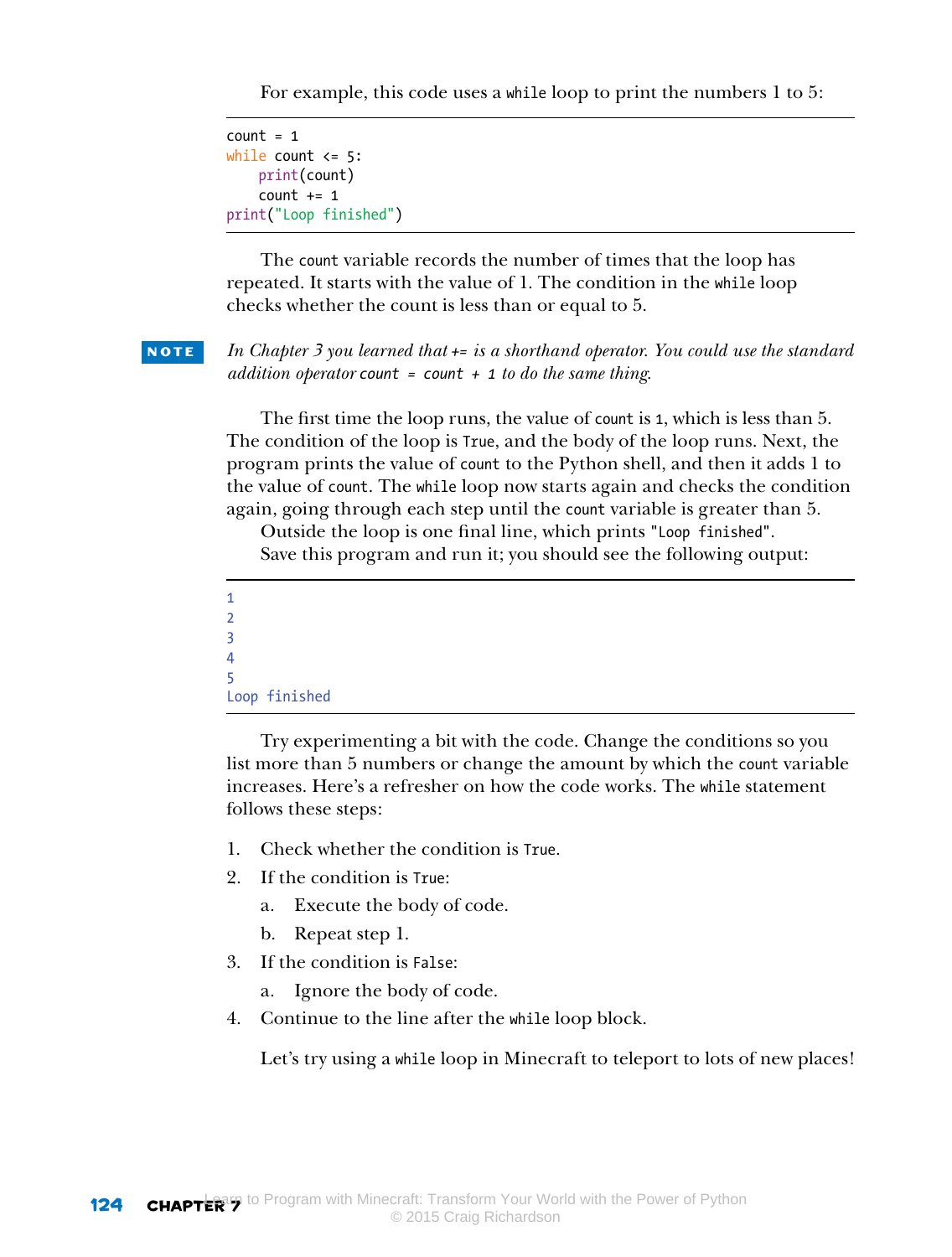#### Mission #33: A Random Teleportation Tour

In Mission #3 (page 40), you teleported the player to different positions in the game. Let's rewrite that program using a while loop so you can repeat the teleportation again and again.

By looping some code that will teleport the player to a random location, you can make the program more powerful *and* a lot easier to read. Cool, huh?

The following code will teleport the player to a random location once by picking random values in the game world for the variables x, y, and z. Then it will set the player's position using those variables.

```
import random
  from mcpi.minecraft import Minecraft
  mc = Minecraft.create()
\bullet # Add the count variable here
\Theta # Start the while loop here
\bullet x = random.randint(-127, 127) # Indent the code from this line
  y = random.random(0, 64)z = random.random(-127, 127)mc.player.setTilePos(x, y, z)
\bullet # Add 1 to the value of the count variable here
```
Right now, however, the code will only teleport the player once. Although that's pretty cool, you can make it totally awesome. Let's write a loop so the code repeats five times, making this quite a whirlwind tour.

To change the code to use a loop, follow these four steps:

- 1. Create a count variable to control the loop  $\bullet$ .
- 2. Add a while loop with a condition based on count  $\bullet$ .
- 3. Indent the body of the while statement  $\bullet$ .
- 4. Increment the value of count with each loop  $\bullet$ .

The purpose of the count variable and the count increment is to keep track of the number of times the loop has repeated. I'll talk more about them in the next section. For now, all you need to know is that count lets us control how many times this code repeats.

Listing 7-1 shows the code with the changes added.

```
import random
             from mcpi.minecraft import Minecraft
             mc = Minecraft.create()
             count = 0while count \langle 5: x = random.randint(-127, 127)
                  y = random.random(0, 64)z = random.random( -127, 127)random
Teleport.py
```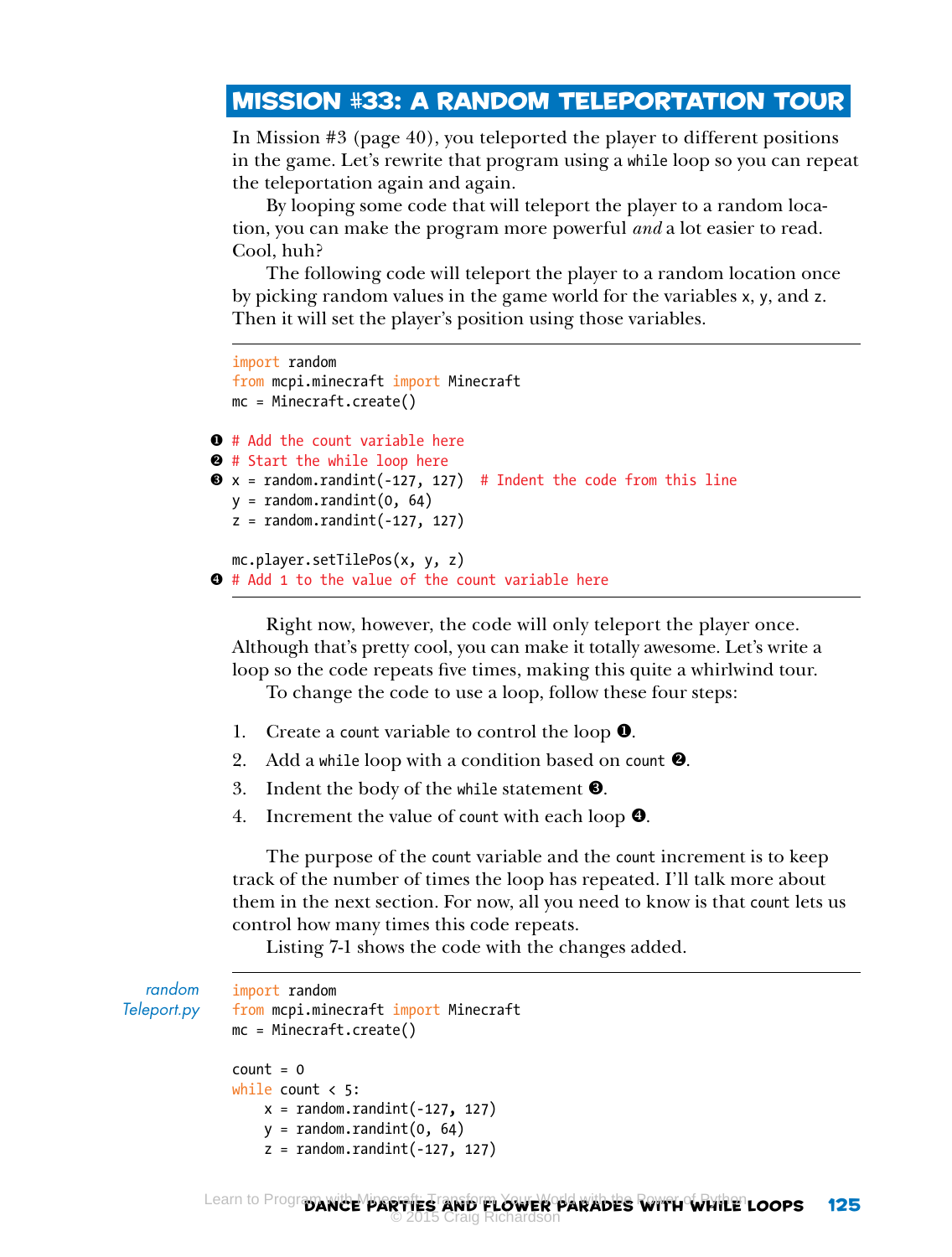```
 mc.player.setTilePos(x, y, z)
count += 1
```
*Listing 7-1: Code to randomly teleport the player around the game world*

Copy Listing 7-1 into a new file, save it as *randomTeleport.py* in a new folder called *whileLoops*, and run the code. You should see the player zip around the Minecraft world. But the code runs far too quickly! The entire journey is over in less than a second. Let's fix that together.

You'll use the time module to slow down the code. Follow these steps:

- 1. On the first line of the program, add the statement import time. This imports Python's time module, which contains a set of handy functions related to timing and more.
- 2. Add the line time.sleep(10) at the end of the body of your while loop to add a delay of 10 seconds to your program. Make sure you indent this new final line of your program so it's within the while loop!

Save the program and run it. Now the player should teleport to a new random location every 10 seconds. Figure 7-1 shows my program running.



*Figure 7-1: Every 10 seconds, the program teleports me to a new location.*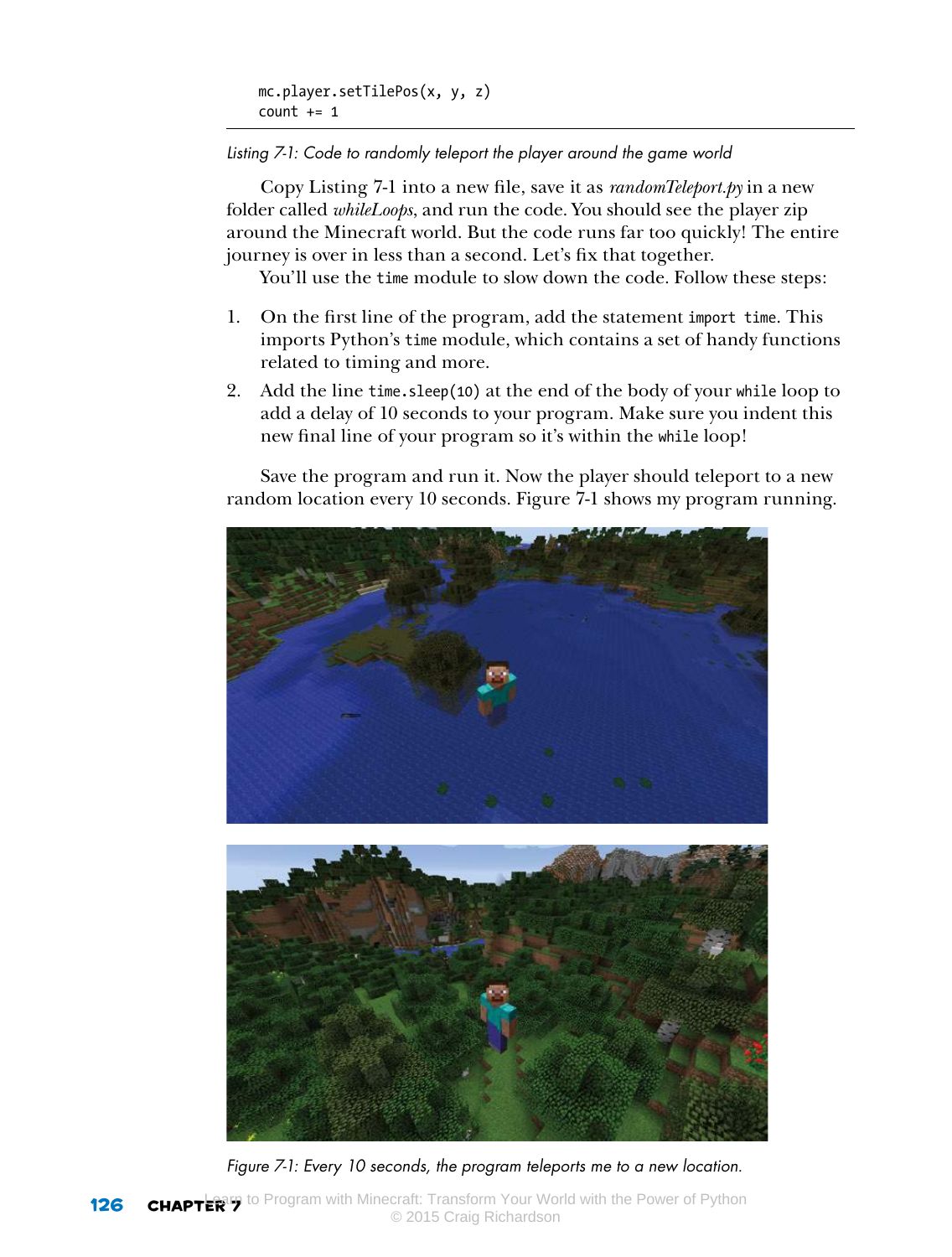#### BONUS OBJECTIVE: SLEEP TIGHT

At the moment, the program will wait for 10 seconds at the end of every loop. What happens if you move the time. sleep(10) statement to the start of the loop?

# Controlling Loops with a Count **VARIABLE**

Count variables are a common way of storing the number of times a program has repeated. You've seen these variables in action a few times now. Let's look at another example:

```
count = 0while count < 5:
    print(count)
    count += 1
```
The while loop's condition tests that the value of the count variable is less than 5. In the body of the loop, I've changed the value of the count variable to record the number of times the count has repeated. Adding to the value of a count variable is called *incrementing*.

The last line of this code increases the value of the count variable by 1. Each time the code repeats, it will check the new value of the count variable to see whether it is less than 5. When it is equal to or greater than 5, the loop will stop.

If you forget to increment the count variable, you'll end up with an *infinite loop*, which will repeat the loop forever, as shown in the following example:

| count = 0           |  |  |
|---------------------|--|--|
| while count $< 5$ : |  |  |
| print(count)        |  |  |

The value of count is always 0 because it's never incremented. So, the condition of the loop will always be True, and the loop will repeat *forever*. If you don't believe me, try running the code!

```
0
0
\Omega\Omega\Omega--snip--
```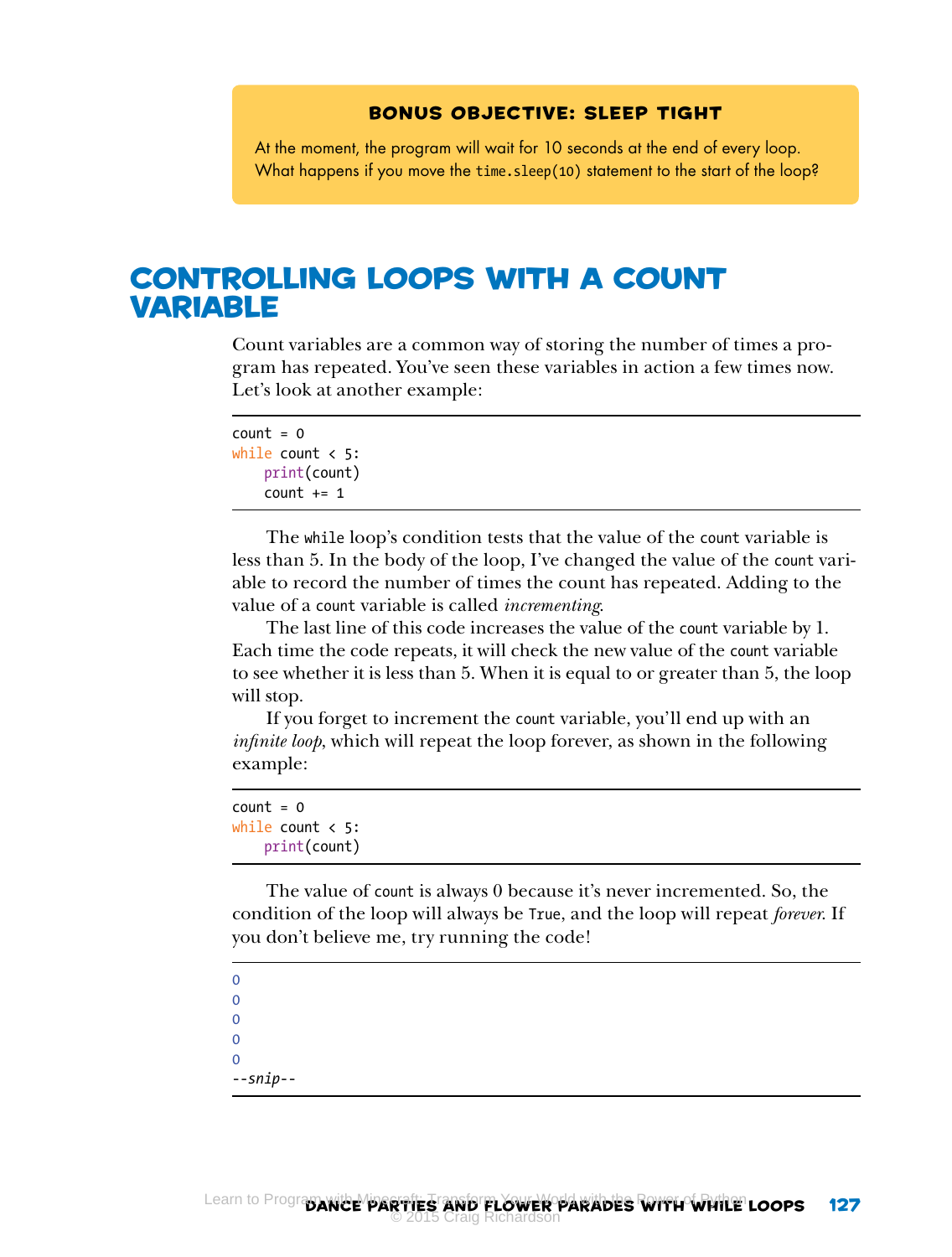To break the execution of this infinite program, press CTRL-C. To correct the code, just add the line count += 1 to the loop's body. Now you won't get trapped in an infinite loop. Phew!

Counts don't always have to be incremented by 1. In some situations you may want to increment the count by a different value. In the following example, the count is incremented by 2 every time; the result is that the code prints all the even numbers between 0 and 100:

```
count = 0while count \langle 100:
     print(count)
    count += 2
```
You can also count backward using a negative number to *decrement* the value of the count. The following code counts *down* from 100 to 1:

```
count = 100
while count > 0:
     print(count)
    count -= 1
```
The only difference between this example and the previous examples is the condition. Here I've used a greater than comparator  $(\cdot)$ . As long as the count is greater than 0, the loop continues; when the count reaches 0, the loop stops.

**Note** *The variable used to control a loop isn't always called count. You could call it repeats or anything else you want. If you look at other people's code, you will see a huge range of different names.*

### Mission #34: The Watery Curse

Let's try something a bit nasty and write a curse for the player that lasts for just a short time. Curses in video games might *debuff* the character in some way, such as slowing them down or making them weaker, often for just a little while.

We'll create a curse program that places a flowing water block at the player's position once a second for 30 seconds. This will make it difficult for the player to move without being pushed around by flowing water.

The following code places a flowing water block at the player's position:

```
waterCurse.py
```

```
from mcpi.minecraft import Minecraft
mc = Minecraft.create()
```

```
pos = mc.player.getPos()
mc.setBlock(pos.x, pos.y, pos.z, 8)
```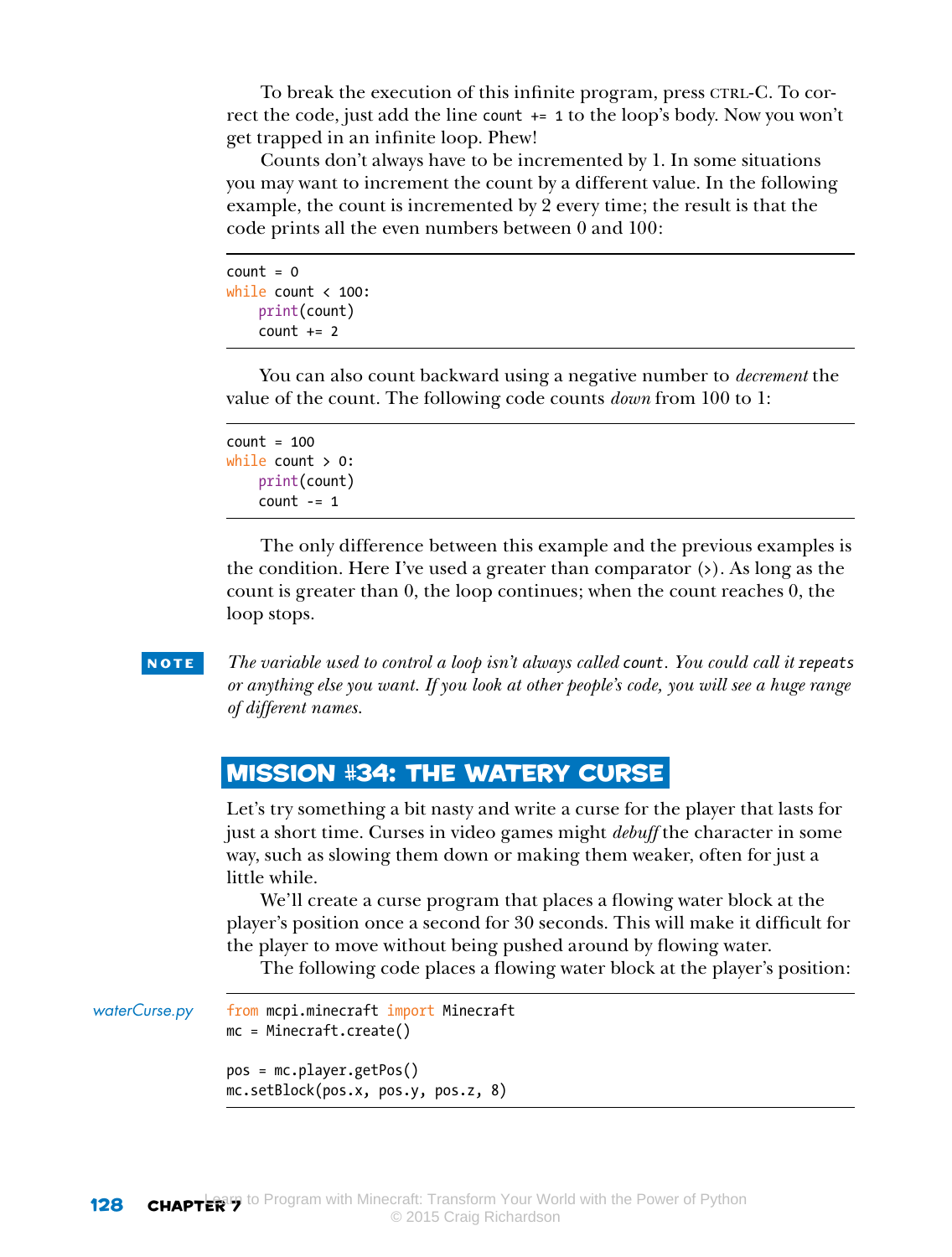This code will place a water block at the player's current position only once. It is your task to make it repeat. The final code should repeat 30 times, and each iteration of the loop should last 1 second.

Save this code as *waterCurse.py* in the *whileLoops* folder and run it once to make sure it works. You should see a single water block appear at the player's position before the program stops.

Let's talk through what to add next to make this curse last. Use what you learned about while loops and count variables to do the following:

- 1. Add a count variable to the program.
- 2. Add a loop to the program to repeat the last two lines of code. The loop should repeat 30 times.
- 3. Increment the count variable at the end of the loop.
- 4. Import the time module (on the first line of your program) and then add a 1 second sleep on the last line of the while loop.

Save the program and test it. As you walk around the game world, the program should create one block of water every second for 30 seconds. If you get stuck, go back to the steps in Mission #33 (page 125) for help.

Figure 7-2 shows the curse in action.



*Figure 7-2: Oh no! I'm being followed by a small flood.*

#### BONUS OBJECTIVE: A FASTER FLOOD

How would you make the loop repeat twice as fast (every half a second) while still lasting for 30 seconds?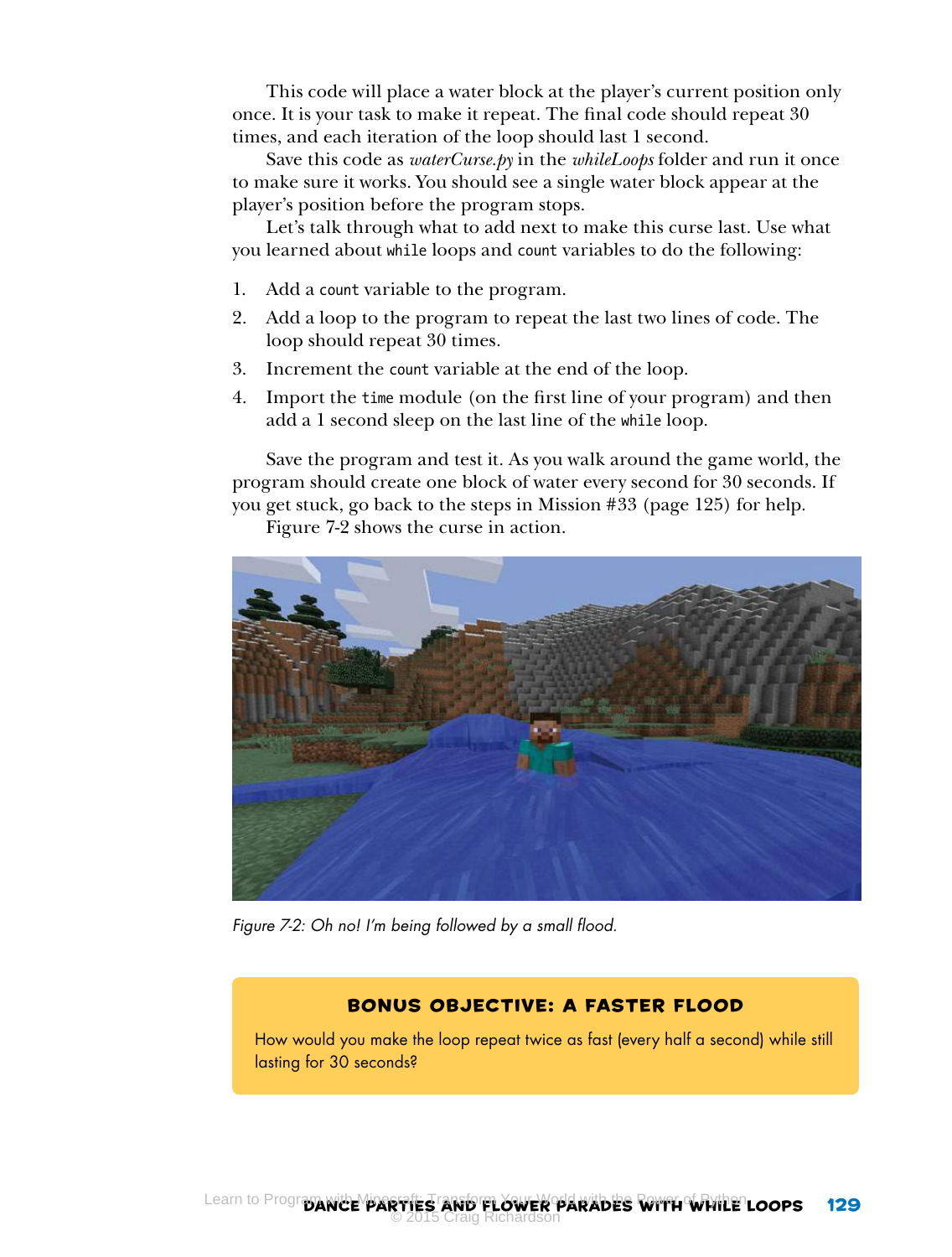#### Infinite while Loops

In most cases, it is very important that the Boolean condition in your while loop eventually become False; otherwise, the loop will iterate forever, and your computer might crash.

But there are times when you may want to program an infinite loop. For example, video games often use an infinite loop to check for user input and manage player movement. Of course, these video games include a Quit button so you can pause or stop the infinite loops when you need to take a break!

A simple way to create an infinite loop is to use a True condition when you define a while loop, as shown here:

```
while True:
     print("Hello")
```
This code will repeat forever, printing the string "Hello" over and over again. Whether or not you meant to create an infinite loop, pressing CTRL-C in the Python shell is a common way to stop it. In IDLE you can select **Shell ▶ Restart Shell** to stop the loop as well.

Note that any code that is placed *after* an infinite while loop will never run. In the following example, the last line of code is unreachable due to the infinite while loop that comes before it:

```
while True:
     print("Hello")
print("This line is never reached")
```
Although infinite loops can sometimes be tricky, you can also create them to do lots of cool things. Let's try this next!

#### Mission #35: Flower Trail

The program you'll write in this mission is like the one in Mission #34, but instead of placing water blocks, you'll create a trail of flowers behind the player. Flowers are much nicer than floods!

Open the file *waterCurse.py* in the *whileLoops* folder and then save it as *flowerTrail.py*.

To make an infinite trail of flowers appear as the player walks around the game, make the following changes to the program:

- 1. Change the condition of the while loop to True.
- 2. Delete the count variable and the increment.
- 3. Change the block type argument in the setBlock() function from 8 to 38.
- 4. Reduce the value of the argument in the sleep() function to 0.2 to make five flowers appear every second.
- 5. Save the program and run it. Figure 7-3 shows what you should see.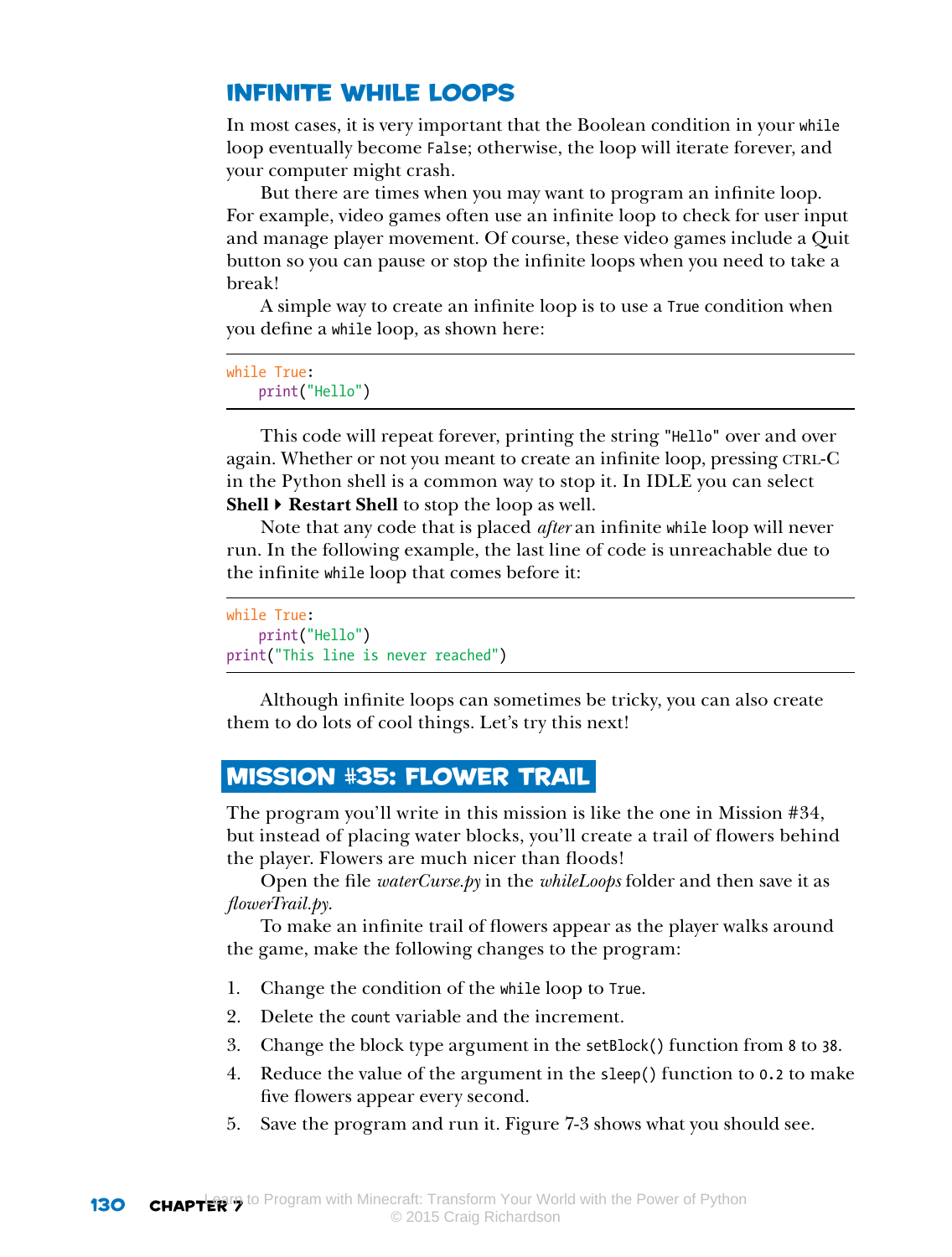

*Figure 7-3: Look at all the beautiful flowers!*

#### BONUS OBJECTIVE: A TRAIL OF DESTRUCTION

The *flowerTrail.py* program is very flexible. Try changing the block type that is placed by the program. A fun block type to try is explosive TNT (setBlock(x, y, z, 46, 1)). Notice the extra argument 1 after 46, which is the TNT block type. The 1 sets the state of the TNT to make it detonate just by hitting it, without needing flint and steel. Just click the left mouse button a few times when pointing at the TNT to make it explode!

# Fancy Conditions

Because while loops expect a Boolean value for their condition, you can use any of the comparators and Boolean operators that you've learned about so far. For instance, you've already seen that the greater than and less than operators work just like they did in earlier chapters.

But you can control while loops with comparators and Boolean operators in other ways as well. Let's take a look!

We'll start by writing a more interactive condition. The following code creates the continueAnswer variable before the loop starts and checks that the value is equal to "Y". Note that we can't use the word continue as a variable name because it is a reserved word in Python.

```
continueAnswer = "Y"
coins = 0while continueAnswer == "Y":
    coins = coins + 1 continueAnswer = input("Continue? Y/N")
print("You have " + str(coins) + " coins")
```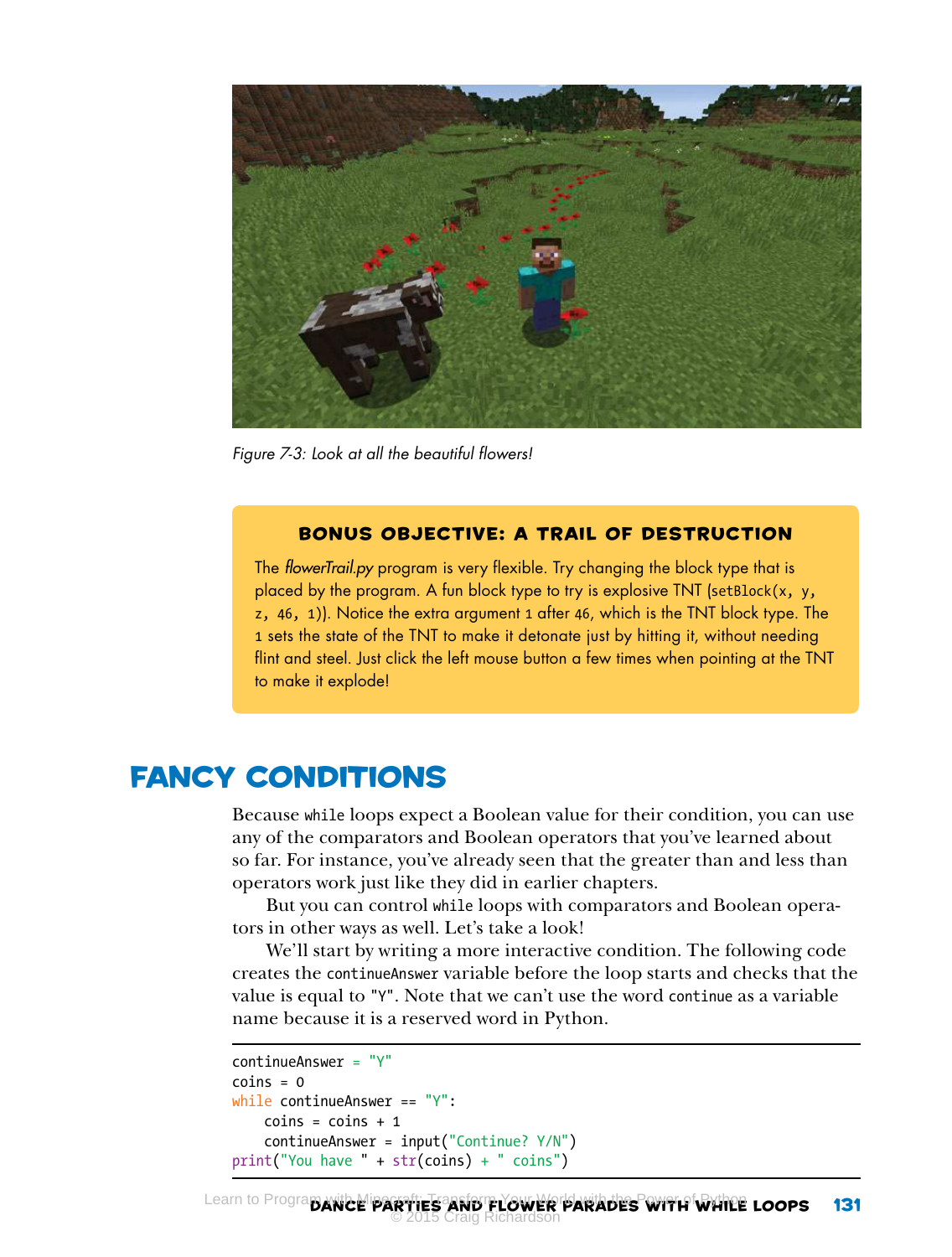In the last line of the while loop, the program asks for input from the user. If the user presses anything besides "Y" in response, the loop will exit. The user can repeatedly press Y and Y and Y, and each time the value of the coins variable will increase by 1.

Notice that the variable being checked, continueAnswer, is created before the loop starts. If it wasn't, the program would display an error. That's why the variable we use to test the condition must exist before we try to use it, and it must be True when the program reaches the while loop the first time; otherwise, the condition won't be met, and the while loop's body statement will never execute.

#### Mission #36: Diving Contest

Let's have some fun with while loops and the equal to  $(==)$  comparator. In this mission, you'll create a mini-game in which the player dives underwater for as long as they can. The program will record how many seconds they stay underwater and display their score at the end of the program. To congratulate the player, the program will shower them with flowers if they stay underwater longer than 6 seconds.

Here is some code to get you started:

```
from mcpi.minecraft import Minecraft
                mc = Minecraft.create()
                import time
                score = 0pos = mc.player.getPos()
              \bullet blockAbove = mc.getBlock(pos.x, pos.y + 2, pos.z)
              \Theta # Add a while loop here
                time.sleep(1)
                pos = mc.player.getPos()
              \bullet blockAbove = mc.getBlock(pos.x, pos.y + 2, pos.z)
              \bullet score = score + 1
                mc.postToChat("Current score: " + str(score))
                mc.postToChat("Final score: " + str(score))
              \theta if score > 6:
                      finalPos = mc.player.getTilePos()
                      mc.setBlocks(finalPos.x - 5, finalPos.y + 10, finalPos.z - 5, 
                                   finalPos.x + 5, finalPos.y + 10, finalPos.z + 5, 38)
divingContest
         .py
```
Save the program as *divingContest.py* in your *whileLoops* folder. The score variable keeps track of how many seconds the player is underwater.

Run the code to see what happens. At the moment, the program isn't complete: it only checks whether the player is underwater once and then finishes.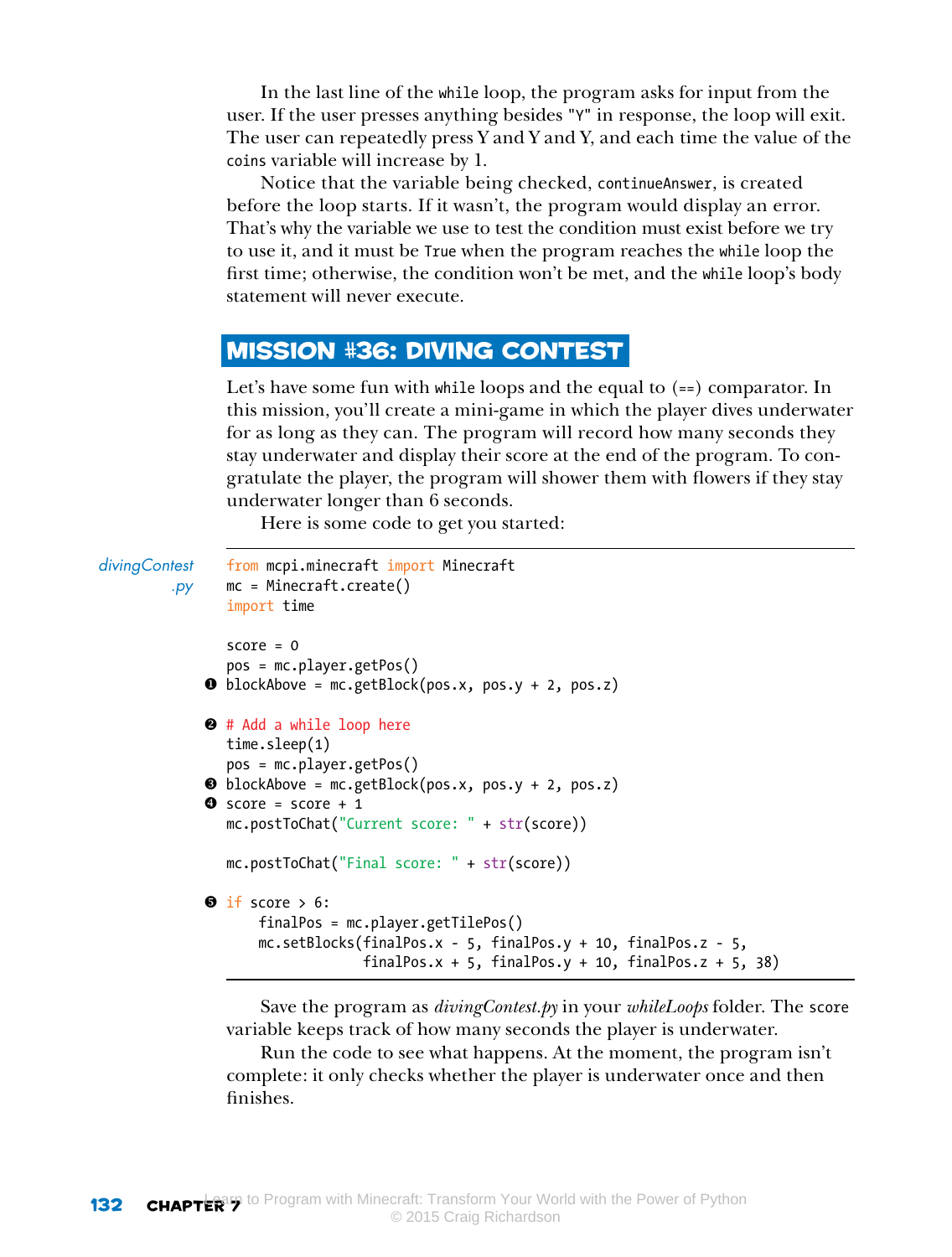Before you fix this, let's look at what the rest of the code does. The blockAbove variable stores the type of the block located at the player's head  $\mathbf{0}$ . For example, if the player's head is underwater, this variable will store a value of 8 (which means the block is water). Later in the code, you'll set blockAbove to store the value of the block above the player's head again  $\bullet$ so when you create your while loop, it will update blockAbove to the current block above the player's head. At  $\bullet$ , the program adds 1 point to the total for every second the player is underwater, and at  $\bullet$ , it uses an if statement to create a shower of flowers above the player if the score is greater than 6.

It's up to you to add a loop to the program that uses the blockAbove variable as a condition at  $\Theta$ . Make the while loop check whether blockAbove is equal to water (block type 8) or equal to flowing water (block type 9). You can use the following condition in the while loop to check this: while blockAbove  $== 8$  or blockAbove  $== 9$ . This checks whether the player is currently underwater and will continue to check whether the player is underwater every time the loop repeats.

To test your program, find some water that's at least three blocks deep and dive into it. The program will run only if you're already underwater. When you run the program, it should start displaying how many seconds you've been underwater. After a while, swim to the surface. The program should display your score and shower you with flowers if you were underwater for 6 seconds or more. Figure 7-4 shows the player underwater and the score being displayed. Figure 7-5 shows the flowers that appear when you win.



*Figure 7-4: I'm holding my breath underwater, and the number of seconds I've been underwater is displayed.*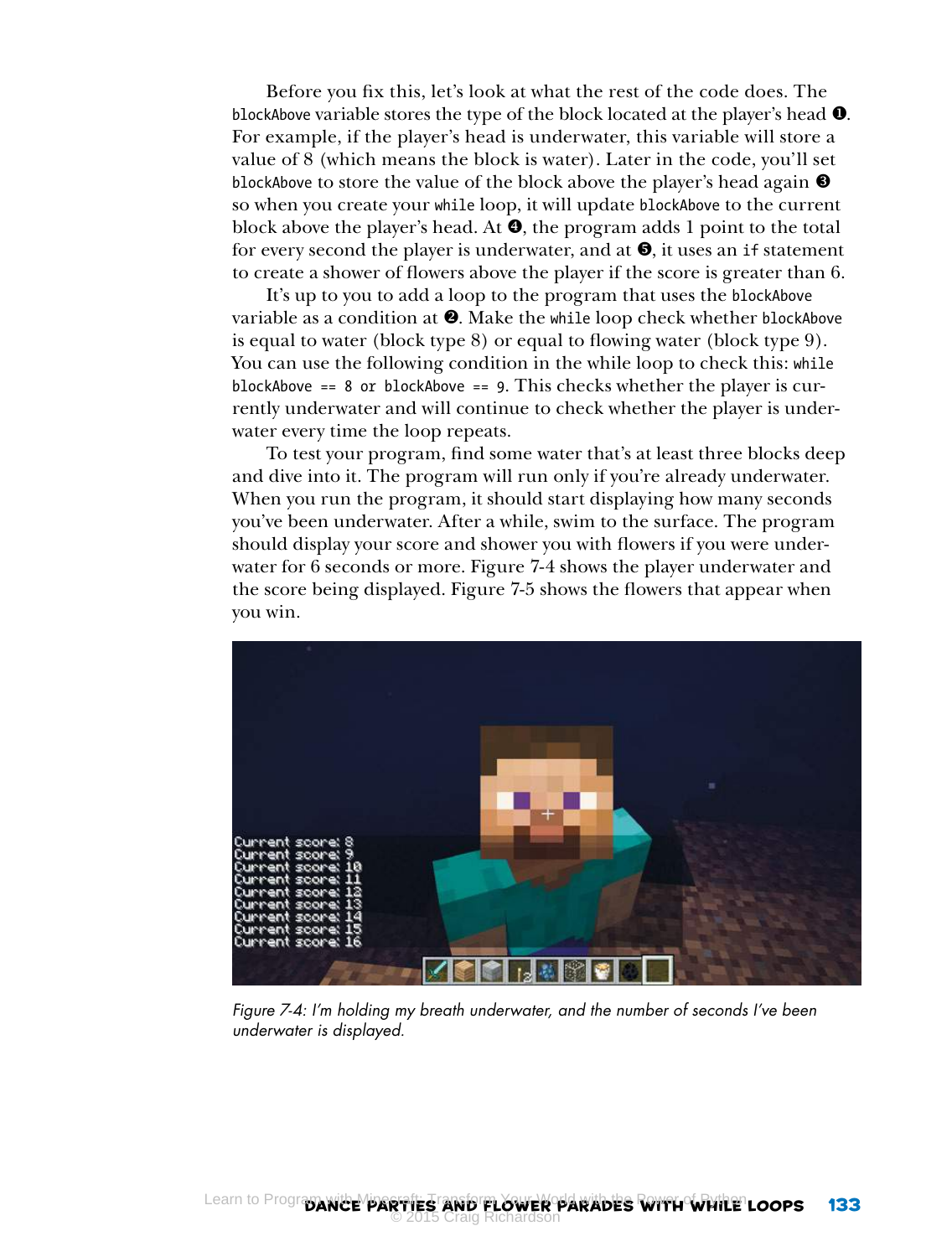

*Figure 7-5: I won my very own flowery celebration!*

#### Bonus Object ive: A Winner Is You

Try adding extra prizes by writing more code in the if statement at the end of the program. If the player gets a high score, you could give them a gold block. Try adding several levels of difficulty with different prizes for each one.

## Boolean Operators and while Loops

You can use Boolean operators like *and*, *or*, and *not* with a while loop when you want the loop to use more than one condition. For example, the following loop will iterate while the user has not input the correct password and has made three attempts or fewer:

```
password = "cats"
  passwordInput = input("Please enter the password: ")
  attempts = 0
\bullet while password != passwordInput and attempts < 3:
\bullet attempts += 1
w passwordInput = input("Incorrect. Please enter the password: ")
```

```
\theta if password == passwordInput:
        print("Password accepted.")
```
The while loop condition  $\bullet$  does two tasks: it checks whether the password is different from the user's input (password != passwordInput) and checks whether the user has tried to enter the password three times or less (attempts  $\langle$  3). The and operator allows the while loop to check both conditions at the same time. If the condition is False, the loop increments the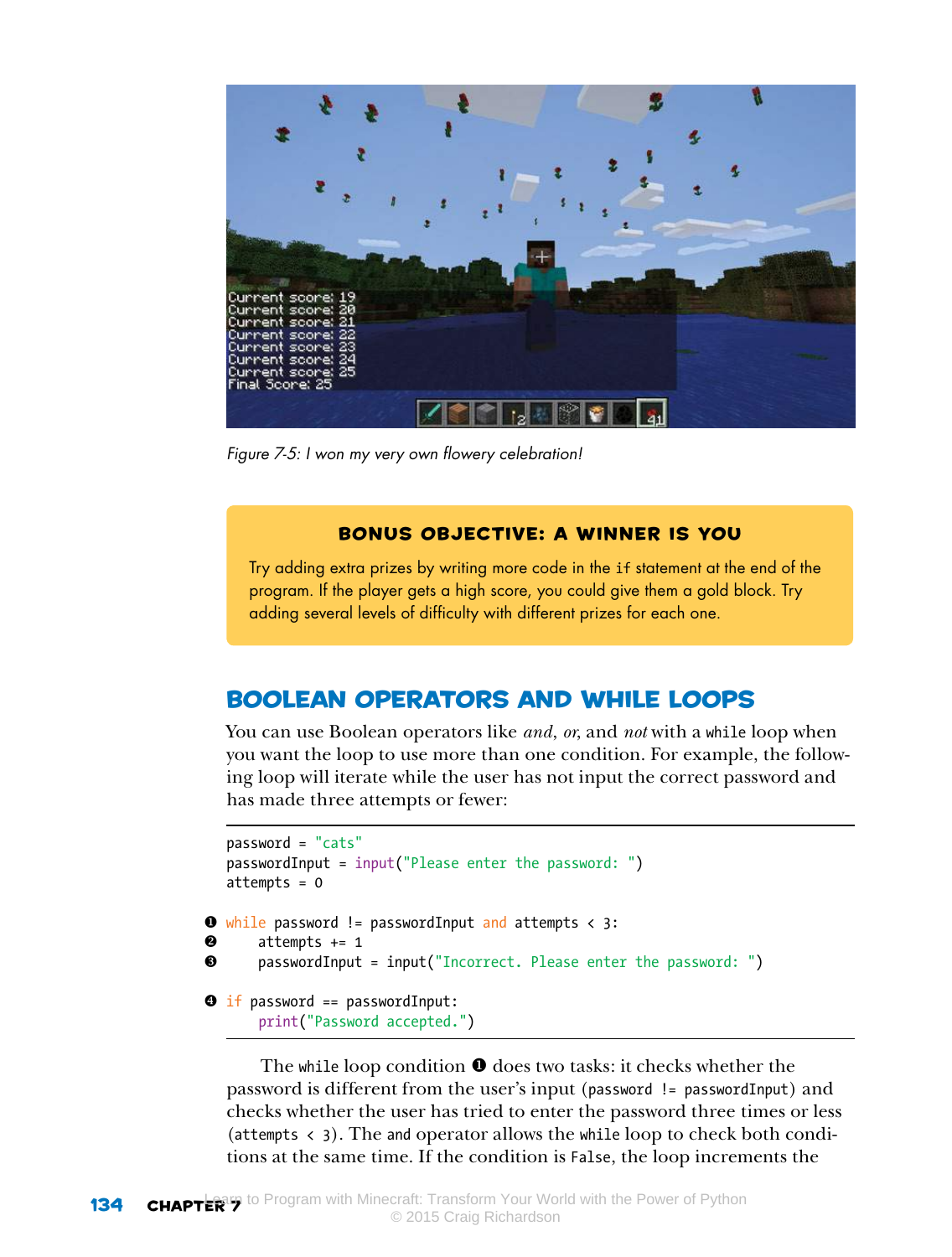attempts variable  $\Theta$  and asks the user to reenter the password  $\Theta$ . The loop will finish if the user enters the correct password or the attempts variable is greater than 3. After the loop finishes, the program will output Password accepted only if the user entered the correct password  $\bullet$ .

## Checking a Range of Values in while Loops

You can also check for values in a certain range using a while loop. For example, the following code checks whether the value the user has entered is between 0 and 10. If it is not, the loop will exit.

```
position = 0
\bullet while 0 \leq position \leq 10:
        position = int(input("Enter your position 0-10: "))
        print(position)
```
If the position variable is greater than 10, the loop won't repeat  $\bullet$ . The same will happen if the value is less than 0. This is useful in Minecraft when you're checking whether the player's position is in a certain area in the game, as you'll see in the next mission.

#### Mission #37: Make a Dance Floor

It's time to dance! But before you can bust out some sweet moves, you'll need a dance floor. The program in this mission will generate a dance floor that flashes different colors every half second as long as the player stays on the floor.

The following is the start of the code. It creates a dance floor at the player's current position and uses an if statement to change colors. But the code is not complete.

```
from mcpi.minecraft import Minecraft
                 mc = Minecraft.create()
                 import time
                 pos = mc.player.getTilePos()
                 floorX = pos.x - 2floorY = pos.y - 1floorZ = pos.z - 2width = 5length = 5block = 41u mc.setBlocks(floorX, floorY, floorZ, 
                               floorX + width, floorY, floorZ + length, block) 
              \Theta while floorX \leq pos.x \leq floorX + width and # Check z is within the floor
              \Theta if block == 41:
                         block = 57 else:
                         hlock = 41danceFloor.py
```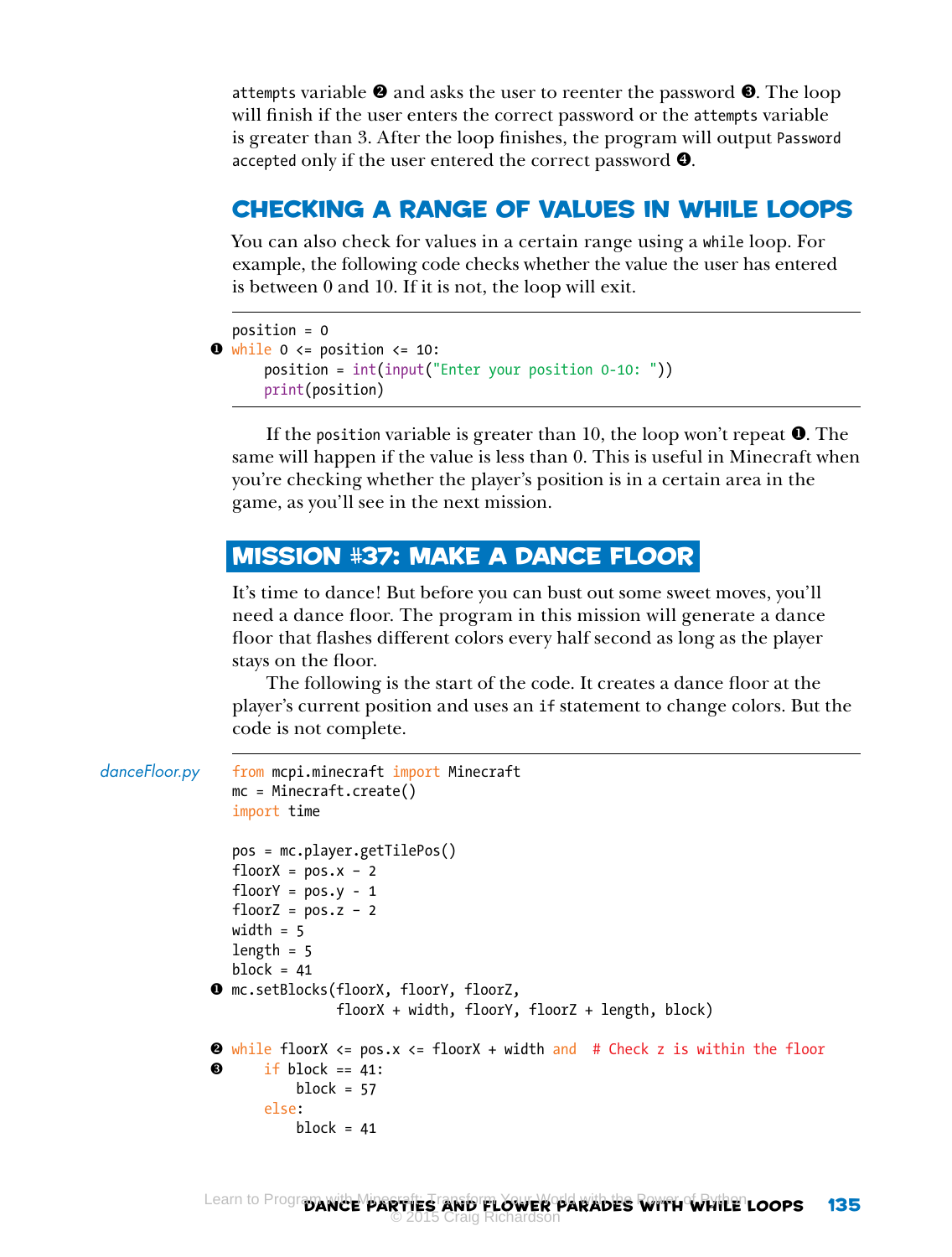```
 mc.setBlocks(floorX, floorY, floorZ, 
              floorX + width, floorY, floorZ + length, block)
 pos = mc.player.getTilePos()
 time.sleep(0.5)
```
Open IDLE, create a new file, and save the program as *danceFloor.py* in the *whileLoops* folder. The code builds the dance floor based on the player's current position  $\bullet$  and stores the dance floor's location and size in the floorX, floorY, floorZ, width, and length variables. Inside the while loop, the code uses an if statement to alternate the blocks that the dance floor is made of  $\Theta$ , making the dance floor look like it's flashing.

To get the program to work properly, you need to change the while loop's condition to check whether the player's z-coordinate is on the dance floor  $\mathbf{Q}$ . In other words, check whether pos.z is greater than or equal to floorZ and less than or equal to floorZ plus length. For guidance, look at how I checked whether pos.x is on the dance floor by using (floor  $x \leq p$ os.x  $\leq$  floor  $x +$ width). Figure 7-6 shows the dance floor in action!



*Figure 7-6: I'm showing off my moves on the dance floor.*

When you've completed the program, save it and run it. A dance floor should appear below the player and change every half second. Dance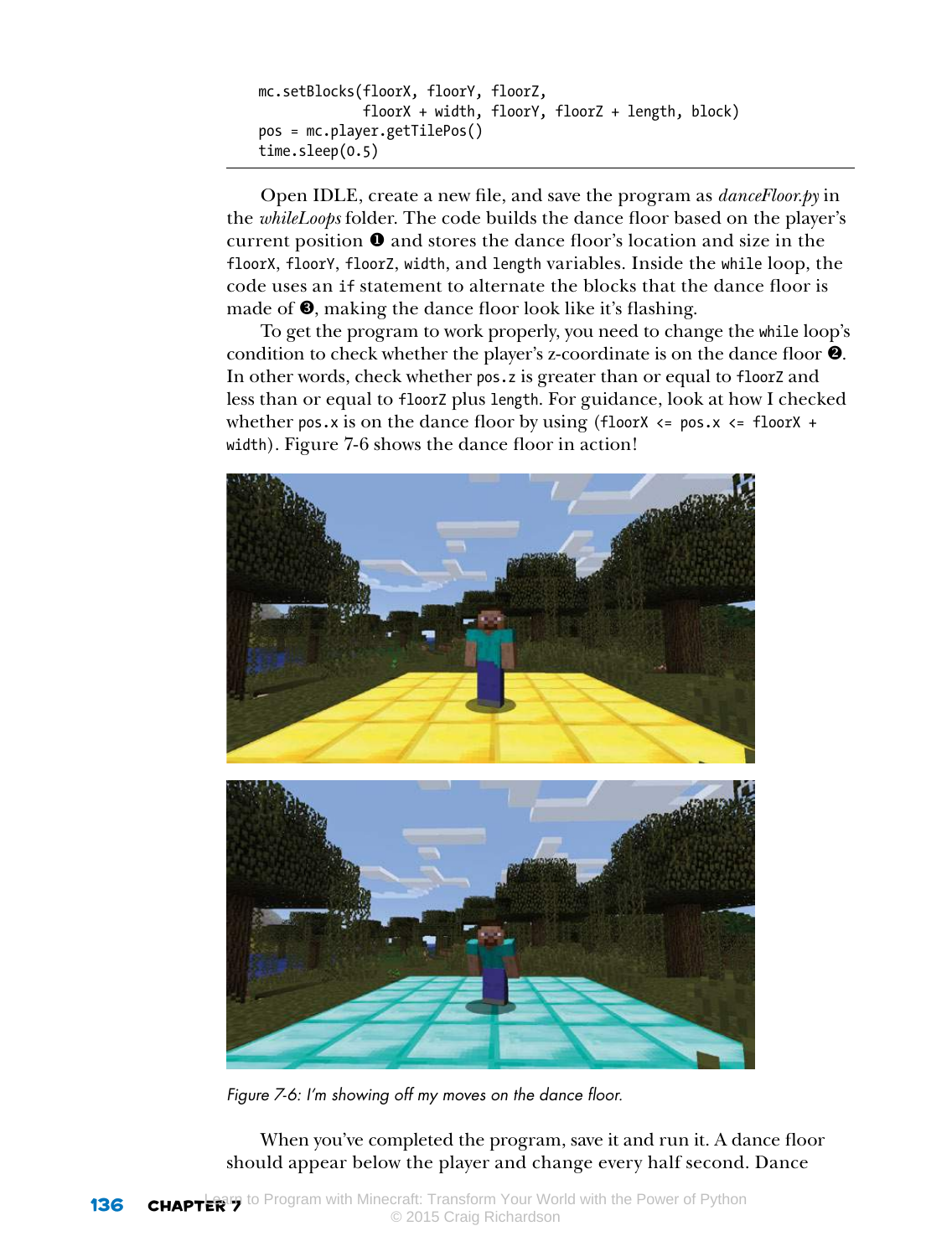around a bit—have some fun! When you're done, leave the dance floor and make sure it stops flashing. It won't switch on again unless you run the program again to create a new dance floor.

#### Bonus Object ive: Party 's Over

When the player is finished dancing on the dance floor, make the floor disappear. To do this, change the dance floor to air when the loop finishes.

#### Nested if Statements and while Loops

You can write more powerful programs by using if statements and nested if statements inside while loops. You may have noticed a nested if statement in the code in Mission #37 (page 135).

In the following example, the nested if statement checks the last word that was printed and decides whether to print the words "mine" and "craft". The loop repeats 50 times.

```
word = "mine"
count = 0while count < 50:
     print(word)
     if word == "mine":
         word = "craft"
     else:
         word = "mine"
```
The word variable stores the first word that will be printed. The if statement in the loop checks whether the current word is "mine" and, if it is, changes the word to "craft" and prints it on the next iteration of the loop. If the word isn't "mine", it will be changed to "mine". This is an infinite loop, so be sure to use CTRL-C to escape!

You can also nest elif statements and other while loops inside while loops.

The following program asks the user if they want to print all the numbers between one and a million:

```
userAnswer = input("Print the numbers between 1 and 1000000? (yes/no): ")
\bullet if userAnswer = "yes":
      count = 1\bullet while count \leq 1000000:
            print(count)
           count += 1
```
The if statement checks whether the user's input is yes  $\bullet$ . If it is, the program runs the loop that is nested in the if statement  $\bullet$ . If the input is anything else, the program won't run the loop and will finish.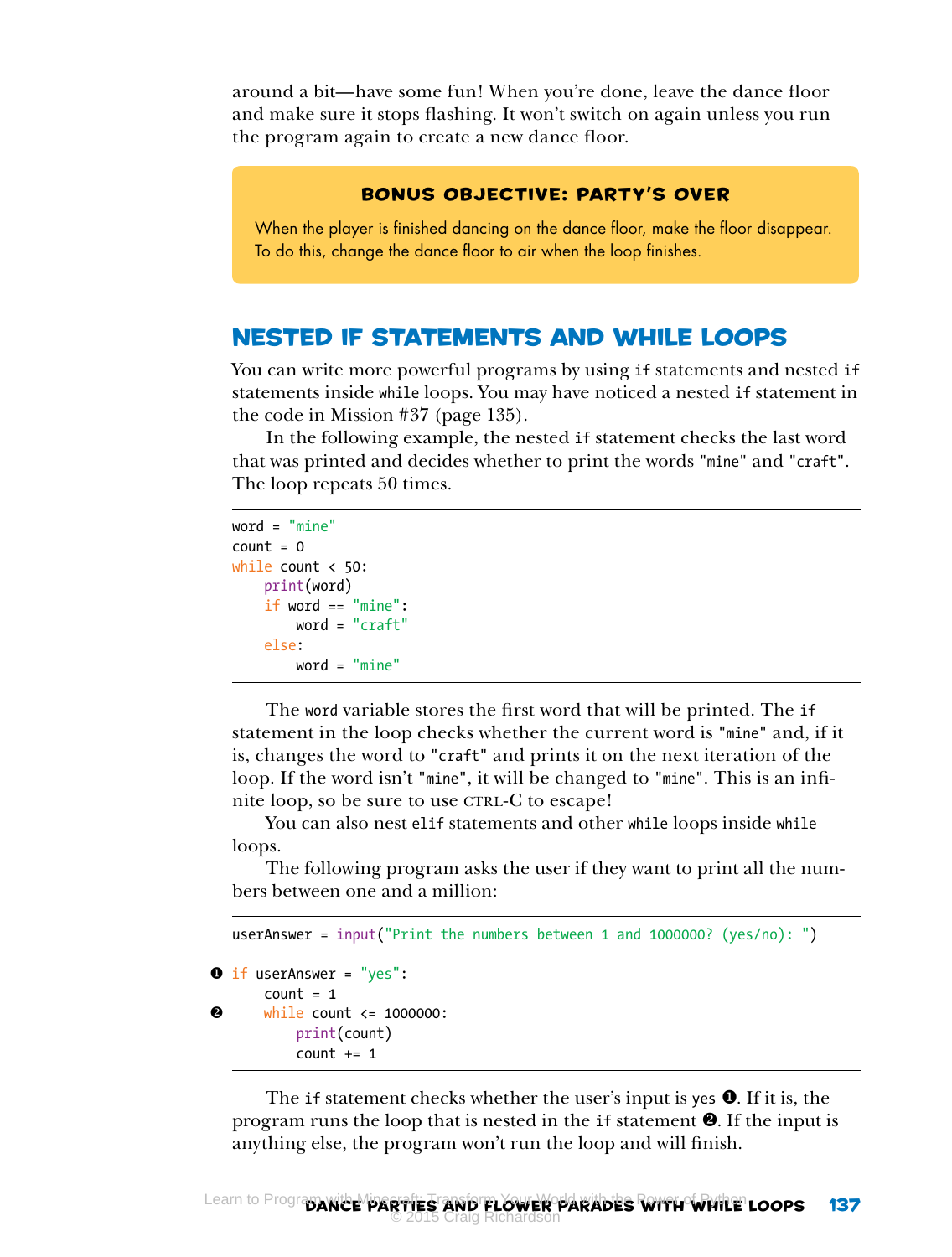#### Mission #38: The Midas Touch

Midas is a king of legend. Everything he touched turned to gold. Your mission is to write a program that changes every block below the player to gold—except for air and water, of course, or you'd be in real trouble! Recall that the gold block has a value of 41, still water is 9, and air is 0.

```
from mcpi.minecraft import Minecraft
            mc = Minecraft.create()
            air = 0water = 9\bullet # Add an infinite while loop here
                 pos = mc.player.getTilePos()
                 blockBelow = mc.getBlock(pos.x, pos.y - 1, pos.z)
         \Theta # Add if statement here
                     mc.setBlock(pos.x, pos.y - 1, pos.z, 41)
midas.py
```
Open IDLE and create a new file. Save the file as *midas.py* in the *whileLoops* folder. You need to add a bit more to the program so it can do what you need it to do. First, you'll add an infinite while loop  $\bullet$ . Remember that an infinite while loop has a condition that is always True. You also need to add an if statement that checks whether the block below the player is not equal to air and not equal to still water  $\bullet$ . The value of the block below the player is stored in the blockBelow variable, and the values for air and water are stored in the air and water variables.

When you've completed the program, save it and run it. The player should leave a trail of gold behind them. When you jump in water or fly in the air, the blocks below you should not change. Figure 7-7 shows the program in action.



*Figure 7-7: Every block I walk on turns to gold.*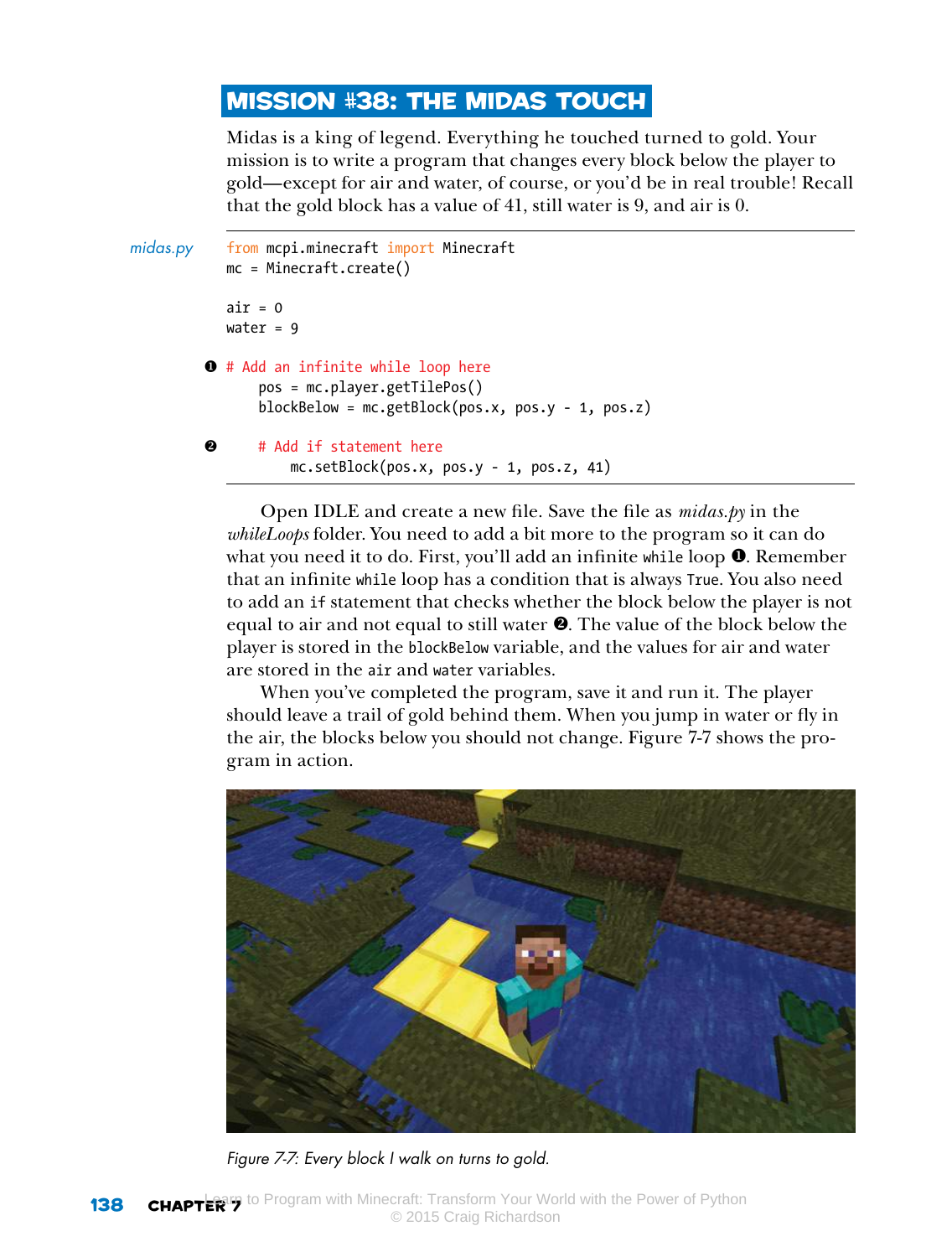To exit the infinite loop, go to **Shell**4**Restart Shell** in your IDLE shell or click in the shell and press CTRL-C.

#### BONUS OBJECTIVE: I'M A PLOWMAN

You can change *midas.py* to serve a variety of purposes. How would you change it so it automatically changes dirt blocks to hoed farmland? How about changing dirt blocks to grass blocks?

# Ending a while Loop with break

With while loops, you have complete control over how and when the loop ends. So far you've only used conditions to end loops, but you can also use a break statement. The break statement lets your code immediately exit a while loop. Let's look at this concept!

One way to use break statements is to put them in an if statement nested in the loop. Doing so immediately stops the loop when the if statement's condition is True. The following code continually asks for user input until they type "exit":

```
O while True:
\bullet userInput = input("Enter a command: ")
\bullet if userInput == "exit":
a break
       print(userInput)
y print("Loop exited")
```
This is an infinite loop because it uses while True  $\bullet$ . Each time the loop repeats, it asks for the user to enter a command  $\bullet$ . The program checks whether the input is "exit"  $\bullet$  using an if statement. If the input meets the condition, the break statement stops the loop from repeating  $\bullet$ , and the program continues on the line immediately after the body of the loop, printing "Loop exited" to the Python shell  $\Theta$ .

## Mission #39: Create a Persistent Chat with a Loop

In Mission #13 (page 72), you created a program that posts the user's message to chat using strings, input, and output. Although this program was useful, it was quite limited because you had to rerun the program every time you wanted to post a new message.

In this mission, you'll improve your chat program using a while loop so users can post as many messages as they want without restarting the program.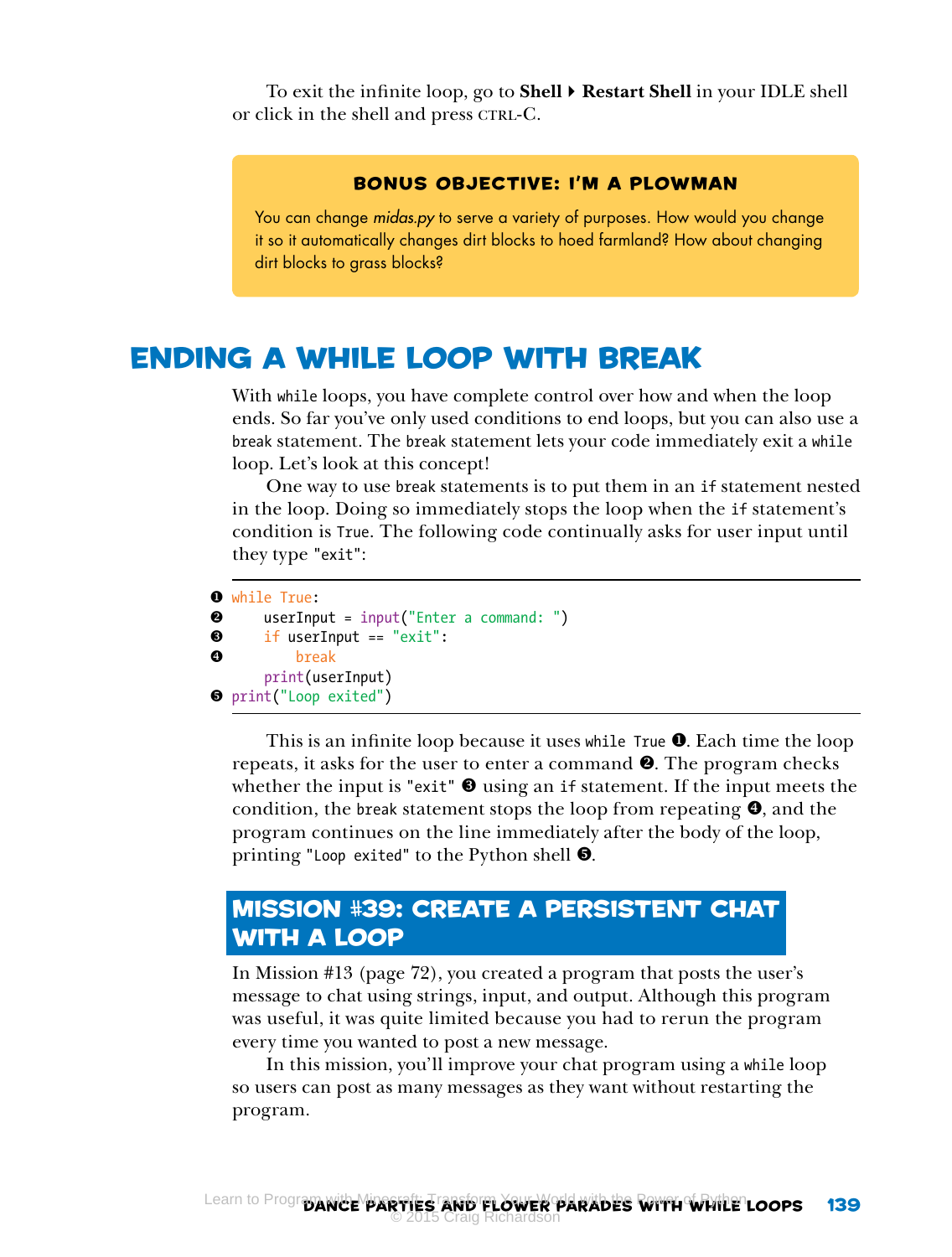Open the *userChat.py* file in the *strings* folder and then save it as *chatLoop.py* in the *whileLoops* folder.

To post a new message every time you want to without rerunning the program, add the following to your code:

- 1. Add an infinite while loop to the program.
- 2. Add an if statement to the loop to check whether the user's input is "exit". If the input is "exit", the loop should break.
- 3. Make sure the userName variable is defined before the start of the loop.

When you've added the changes, save your program and run it. A prompt in the Python shell will ask you to type in a username. Do this and press ENTER. The program will then ask you to enter a message. Type a message and then press ENTER. The program will keep asking you to enter a message until you type exit. Figure 7-8 shows my chat program running.



*Figure 7-8: I'm chatting with myself.*

#### BONUS OBJECTIVE: BLOCK CHAT

Expand the chat feature so users can create blocks. For example, if the user enters "wool", the program creates a wool block. You can do this by adding elif statements to your if statement to check user input.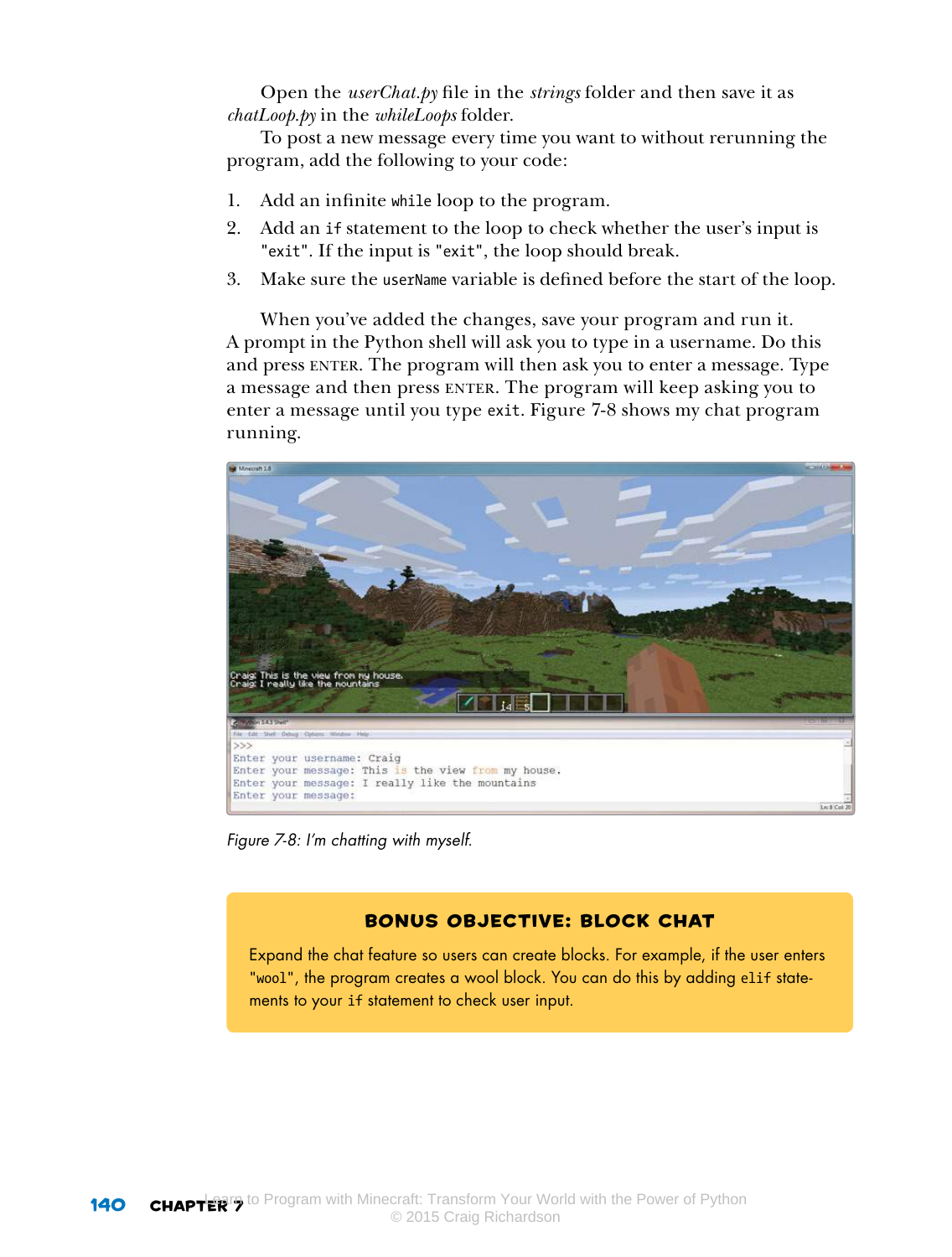#### while-else Statements

Like an if statement, while loops can have secondary conditions triggered by else statements.

The else statement executes when the condition of a while statement is False. Unlike the body of a while statement, the else statement will execute only once, as shown here:

```
message = input("Please enter a message.")
while message != "exit":
     print(message)
     message = input("Please enter a message.")
else:
     print("User has left the chat.")
```
This loop repeats as long as the message entered is not equal to "exit". If the message is "exit", the loop will stop repeating, and the body of the else statement will print "User has left the chat."

If you use a break statement in the while statement, the else isn't executed. The following code is similar to the preceding example but includes a nested if statement and a break statement. When the user types abort instead of exit, the chat loop will exit without printing the "User has left the chat." message to the chat.

```
message = input("Please enter a message.")
while message != "exit":
     print(message)
     message = input("Please enter a message.")
     if message == "abort":
         break
else:
     print("User has left the chat.")
```
The if statement checks whether the message entered is "abort". If this is True, the break statement runs and the loop will exit. Because the break statement was used, the body of the else statement will not run, and "User has left the chat." will not be printed.

#### Mission #40: Hot and Cold

In this mission, we'll create a Hot and Cold game in Minecraft. If you've never played, the idea is that your friend hides an object and you have to find it. Your friend gives you hints based on how far away from the object you are. If you're close, your friend says "Hot," and if you're far away, they'll say "Cold." When you're right next to the object, they'll say "You're on fire!" and if you're very far away, they'll say "Freezing!"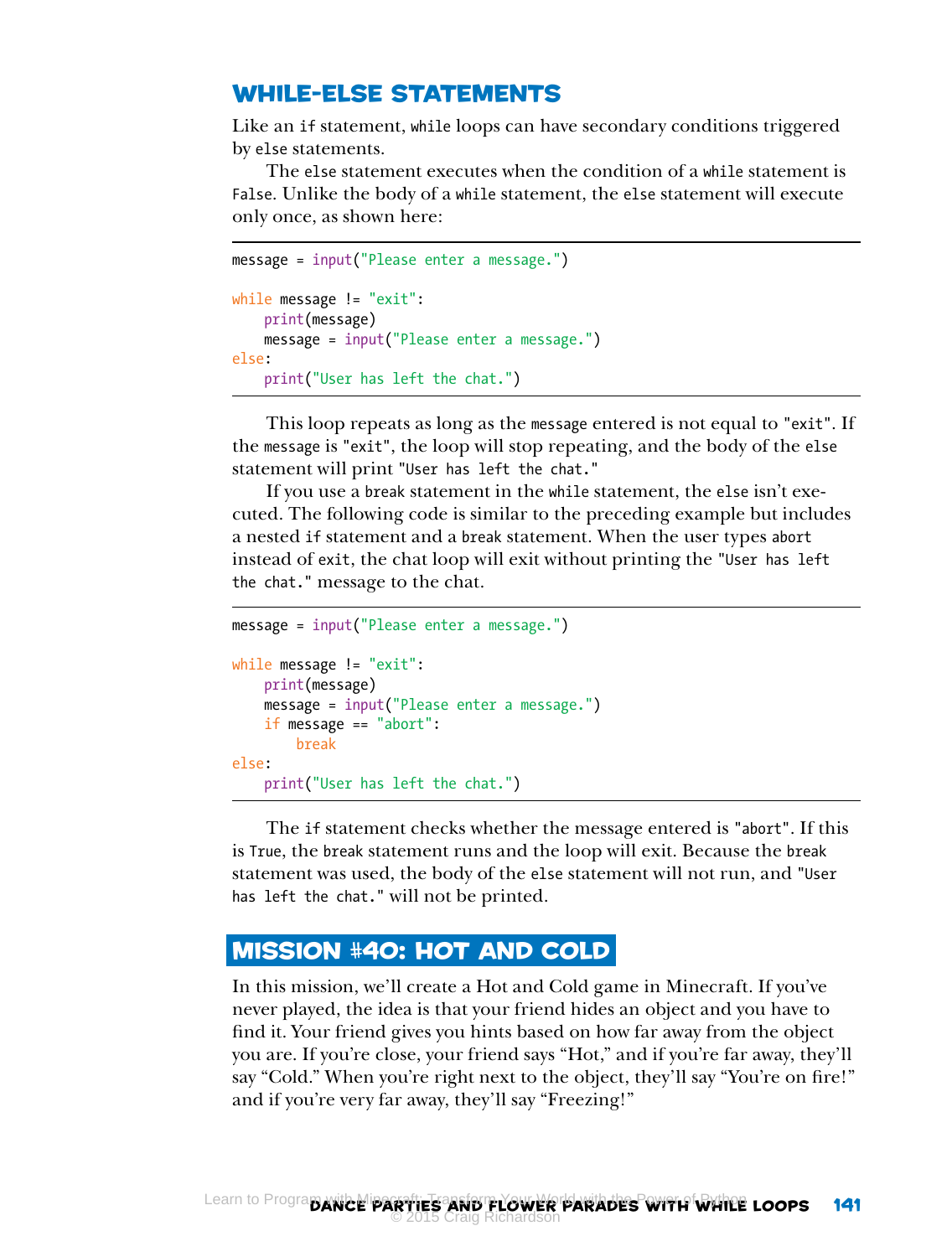The object of the game is to find and stand on the diamond block that has been placed randomly in the game world. In this version of the game, you'll play by yourself, and the Python program will tell you how far away from the hidden block you are. The game ends when you stand on the diamond block.

Listing 7-2 places a block in a random location.

```
from mcpi.minecraft import Minecraft
                 import math
                 import time
                 import random
                 mc = Minecraft.create()
                 destX = random.random( -127, 127)destZ = random.random( -127, 127)\bullet destY = mc.getHeight(destX, destZ)
                 block = 57v mc.setBlock(destX, destY, destZ, block) 
                 mc.postToChat("Block set")
                 while True:
                      pos = mc.player.getPos()
              \Theta distance = math.sqrt((pos.x - destX) ** 2 + (pos.z - destZ) ** 2)
              \bullet if distance > 100:
                          mc.postToChat("Freezing")
                      elif distance > 50:
                          mc.postToChat("Cold")
                      elif distance > 25:
                          mc.postToChat("Warm")
                      elif distance > 12:
                          mc.postToChat("Boiling")
                      elif distance > 6:
                          mc.postToChat("On fire!")
                      elif distance == 0:
              9 mc.postToChat("Found it")
blockHunter.py
```
*Listing 7-2: The start of the Hot and Cold program*

Before randomly placing a block, the program makes sure that the block won't be placed underground. To do so, it uses the getHeight() function  $\bullet$ , which finds the block that is the highest y-coordinate (that is, on the surface) for any position in the game. Then it places a diamond block at a random position  $\bullet$ .

The code at  $\bullet$  calculates the distance to the diamond block. It uses the sqrt() function, which is in the math module—this is why import math is needed at the beginning of the program. The sqrt() function calculates the square root of a number.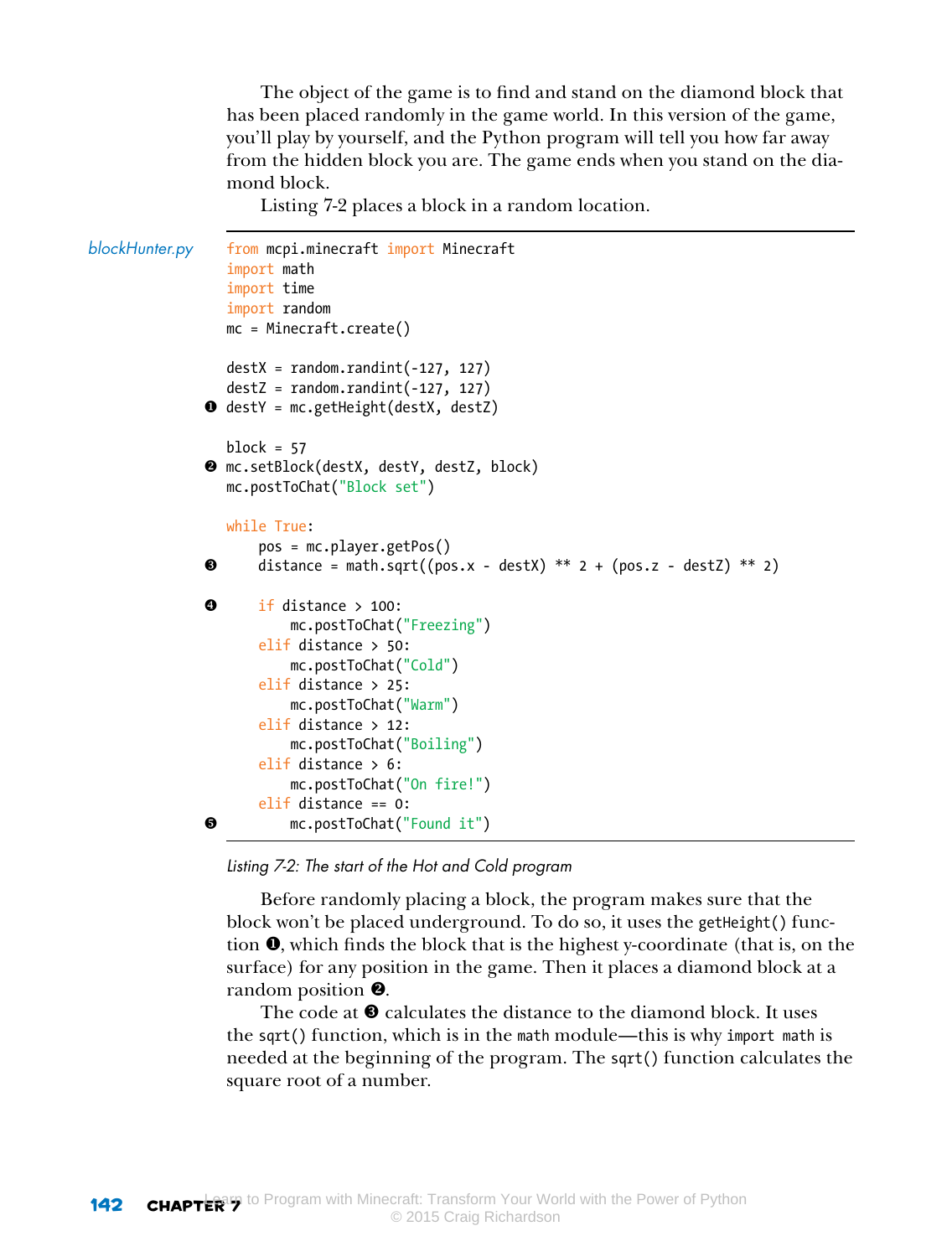**Note** *Listing 7-2 uses a formula called the* Pythagorean theorem*. The formula uses two sides of a triangle to calculate the length of the third. In this case, I use the distance from the player to the hidden block on the x-axis and the z-axis to calculate the distance to the hidden block in a straight line.*

> The message that the program displays depends on how far away you are from the block, which you can find out using an if statement and the distance variable  $\Theta$ . The program displays "Freezing" if you're very far away and "On fire!" if you're very close.

Copy Listing 7-2 into a new file in IDLE and save the program as *blockHunter.py* in the *whileLoops* folder.

At the moment the program works, but it doesn't end when you find the block. To finish the code, you need to add a break statement when the player's distance from the block is  $\theta$ .

When you've completed the program, save it and run it. A random block will be generated, and you'll need to find it. The program should stop when you find the block and stand on it. Figure 7-9 shows that I've just found the block.



*Figure 7-9: I've found the block, and now I just need to stand on it.*

#### BONUS OBJECTIVE: TIME FOR TIME

The *blockHunter.py* program gives you as long as you need to find the block. Can you think of a way to display how long it takes the player to find the block or even limit the amount of time they have to play the game?